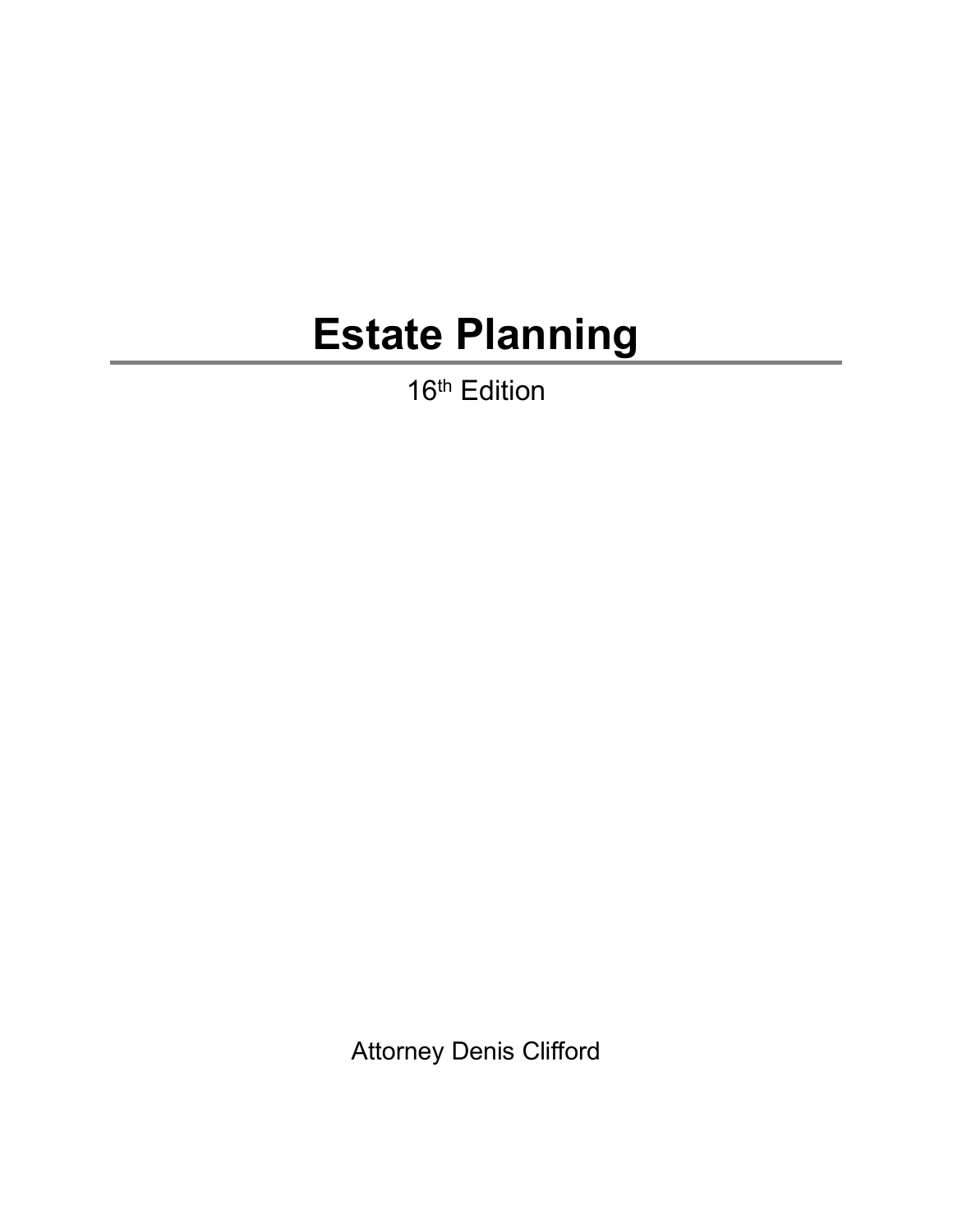## **Table of Contents**

| Inheritance Protection for Spouses in California, Idaho, Washington, and Wisconsin 28 |  |
|---------------------------------------------------------------------------------------|--|
|                                                                                       |  |
|                                                                                       |  |
|                                                                                       |  |
|                                                                                       |  |
|                                                                                       |  |
| Moving From a Community Property State to a Common Law Property State 31              |  |
|                                                                                       |  |
|                                                                                       |  |
|                                                                                       |  |
|                                                                                       |  |
|                                                                                       |  |
|                                                                                       |  |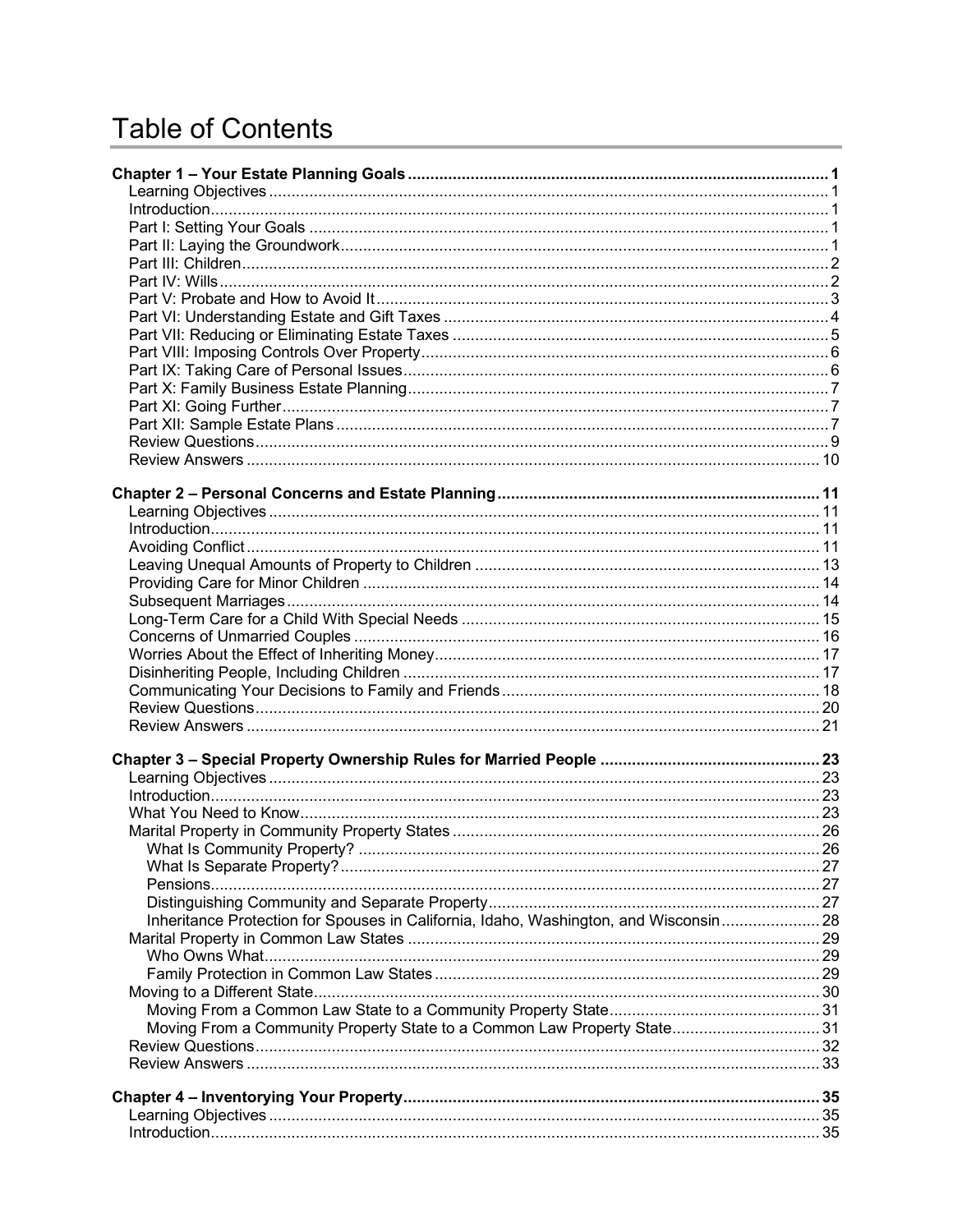| Property You Give Away by Will or Trust That You No Longer Own at Your Death  61 |  |
|----------------------------------------------------------------------------------|--|
|                                                                                  |  |
|                                                                                  |  |
|                                                                                  |  |
|                                                                                  |  |
|                                                                                  |  |
|                                                                                  |  |
|                                                                                  |  |
|                                                                                  |  |
|                                                                                  |  |
|                                                                                  |  |
|                                                                                  |  |
|                                                                                  |  |
|                                                                                  |  |
|                                                                                  |  |
|                                                                                  |  |
|                                                                                  |  |
|                                                                                  |  |
|                                                                                  |  |
|                                                                                  |  |
|                                                                                  |  |
|                                                                                  |  |
|                                                                                  |  |
|                                                                                  |  |
|                                                                                  |  |
|                                                                                  |  |
|                                                                                  |  |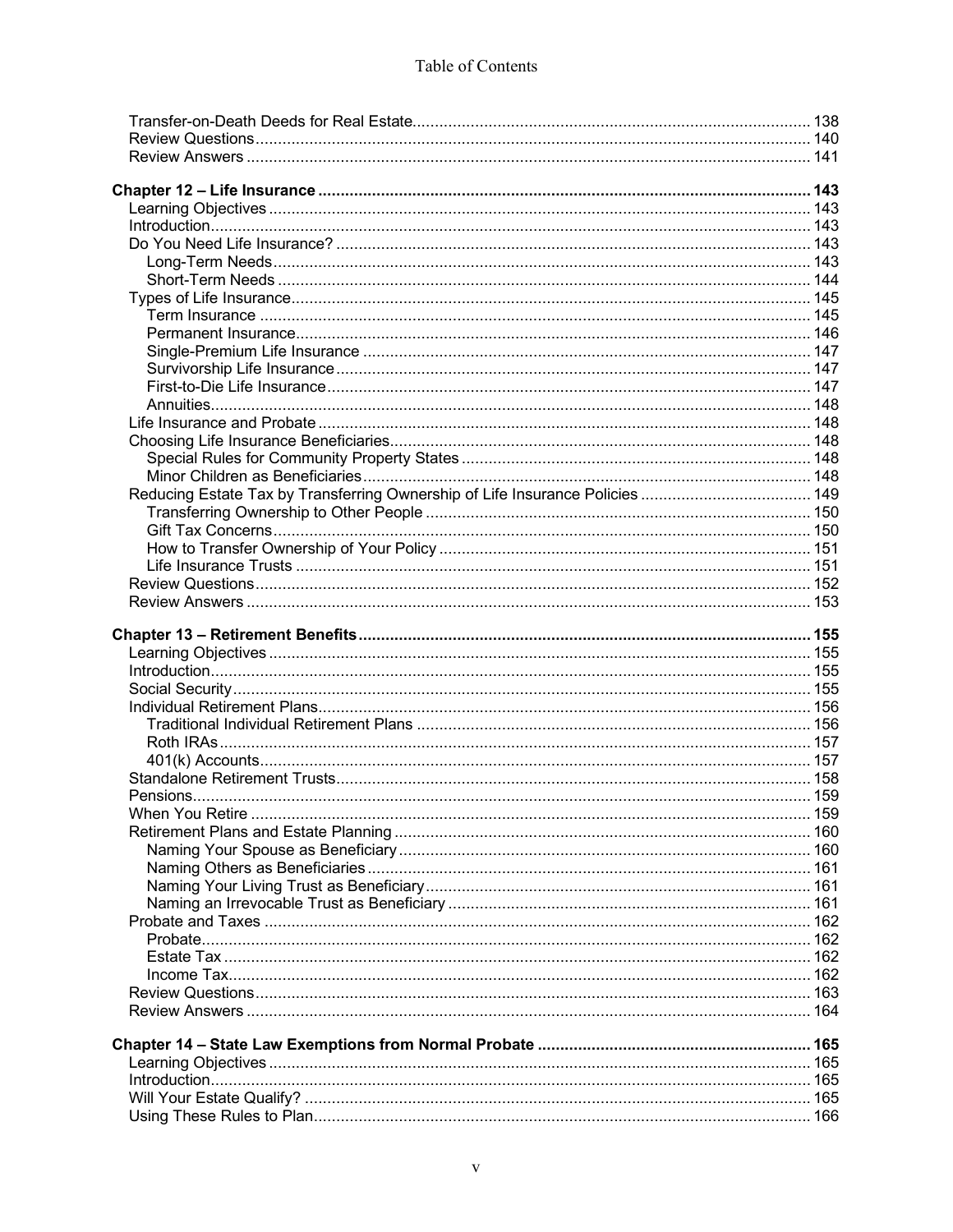| 190 |
|-----|
|     |
|     |
|     |
|     |
|     |
|     |
|     |
|     |
|     |
|     |
|     |
|     |
|     |
|     |
|     |
|     |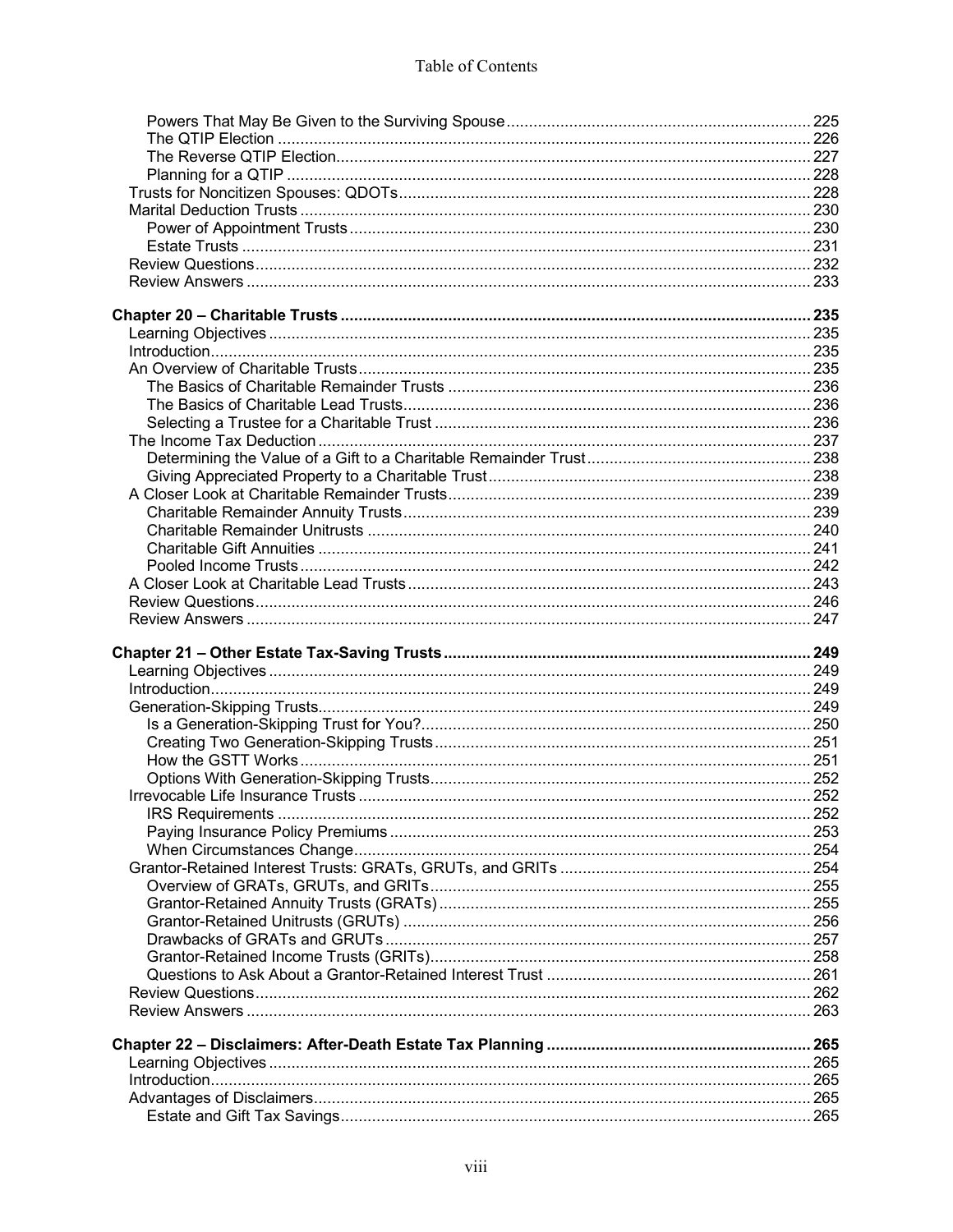| Chapter 24 - Property Control Trusts for Second or Subsequent Marriages 279    |  |
|--------------------------------------------------------------------------------|--|
|                                                                                |  |
|                                                                                |  |
|                                                                                |  |
|                                                                                |  |
|                                                                                |  |
|                                                                                |  |
|                                                                                |  |
|                                                                                |  |
|                                                                                |  |
|                                                                                |  |
|                                                                                |  |
|                                                                                |  |
| Chapter 25 - Trusts and Other Devices for Imposing Controls Over Property  289 |  |
|                                                                                |  |
|                                                                                |  |
|                                                                                |  |
|                                                                                |  |
|                                                                                |  |
|                                                                                |  |
|                                                                                |  |
|                                                                                |  |
|                                                                                |  |
|                                                                                |  |
|                                                                                |  |
|                                                                                |  |
|                                                                                |  |
|                                                                                |  |
|                                                                                |  |
|                                                                                |  |
|                                                                                |  |
|                                                                                |  |
|                                                                                |  |
|                                                                                |  |
|                                                                                |  |
|                                                                                |  |
|                                                                                |  |